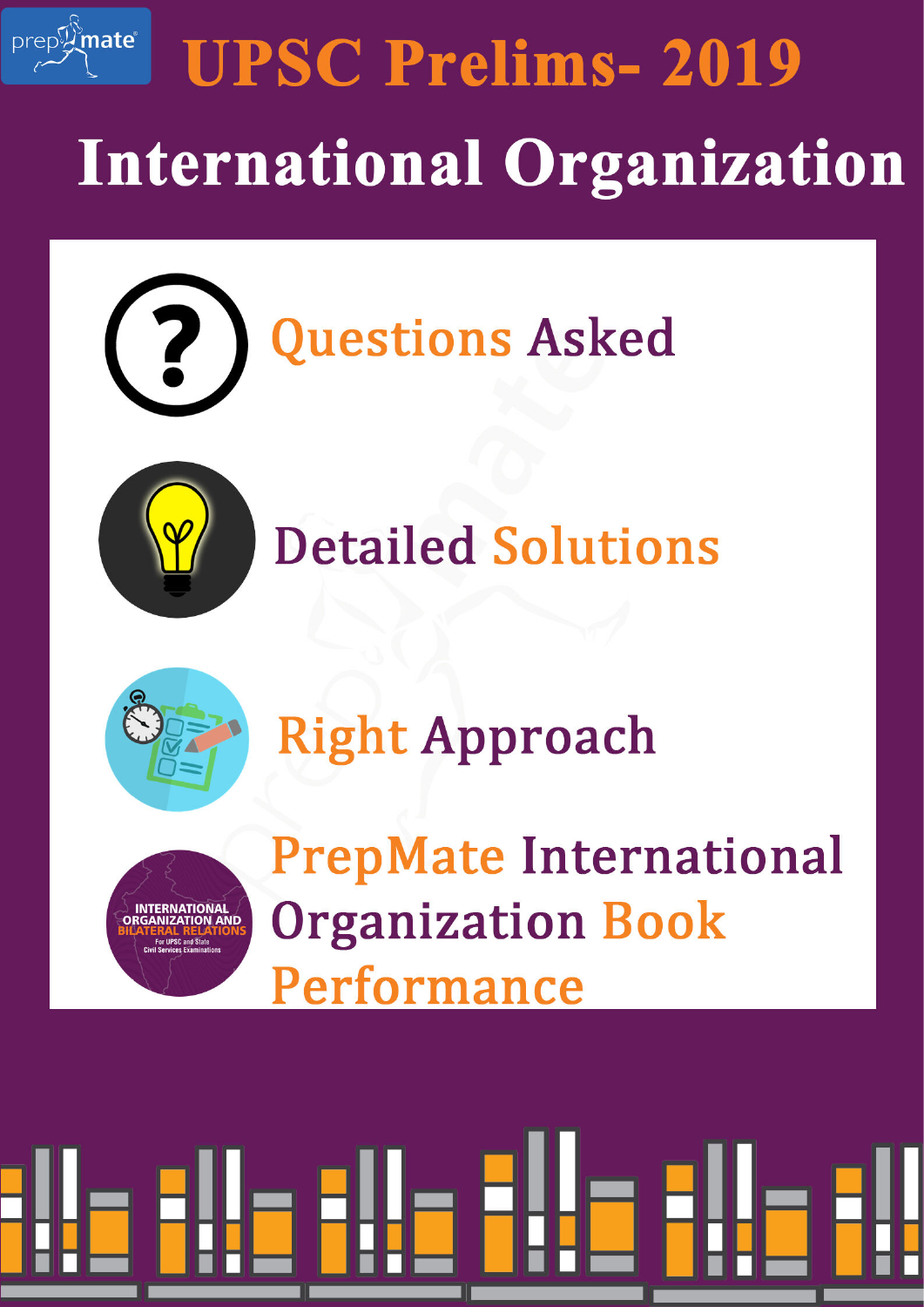

1. With reference to Asian Infrastructure Investment Bank (AIIB), consider the following statements

1. AIIB has more than 80 member nations.

2. India is the largest shareholder in AIIB.

3. AIIB does not have any members from outside Asia.

Which of the statements given above is / are correct?

 $(a)$  1 only

(b) 2 and 3 only

(c) 1 and 3 only

(d) 1, 2 and 3

Sol. 1 (a) 1 only

Source: PrepMate International Organizations and Bilateral Relations, Chapter 4, Page 96

Statement 1 is correct.

Statements 2 and 3 are incorrect.

#### **ASIAN INFRASTRUCTURE INVESTMENT BANK (AIIB)**

The Asian Infrastructure Investment Bank (AIIB) is a multilateral development bank that aims to support the building of infrastructure in the Asia-Pacific region. The bank currently has 61 member states while another 23 are prospective members (as of January, 2018). Major economies that did not become members of AIIB include Japan and United States. The bank was proposed by China and was launched in 2014. The headquarters of the bank is at Beijing, China.

The bank will have a cumulative capital of \$100 billion, of which \$29.78 billion will be contributed by China. **India holds the 2nd largest share in the capital contribution** with \$8.37 billion and Russia holds the 3<sup>rd</sup> largest share.

The largest voting rights are held by China at 26.06% and India holds the 2nd spot with 7.51%. Russia stands 3rd at 5.92%.

2. Which one of the following is **not** a sub-index of the World Bank's 'Ease of Doing Business Index'?

(a) Maintenance of law and order

(b) Paying taxes

(c) Registering property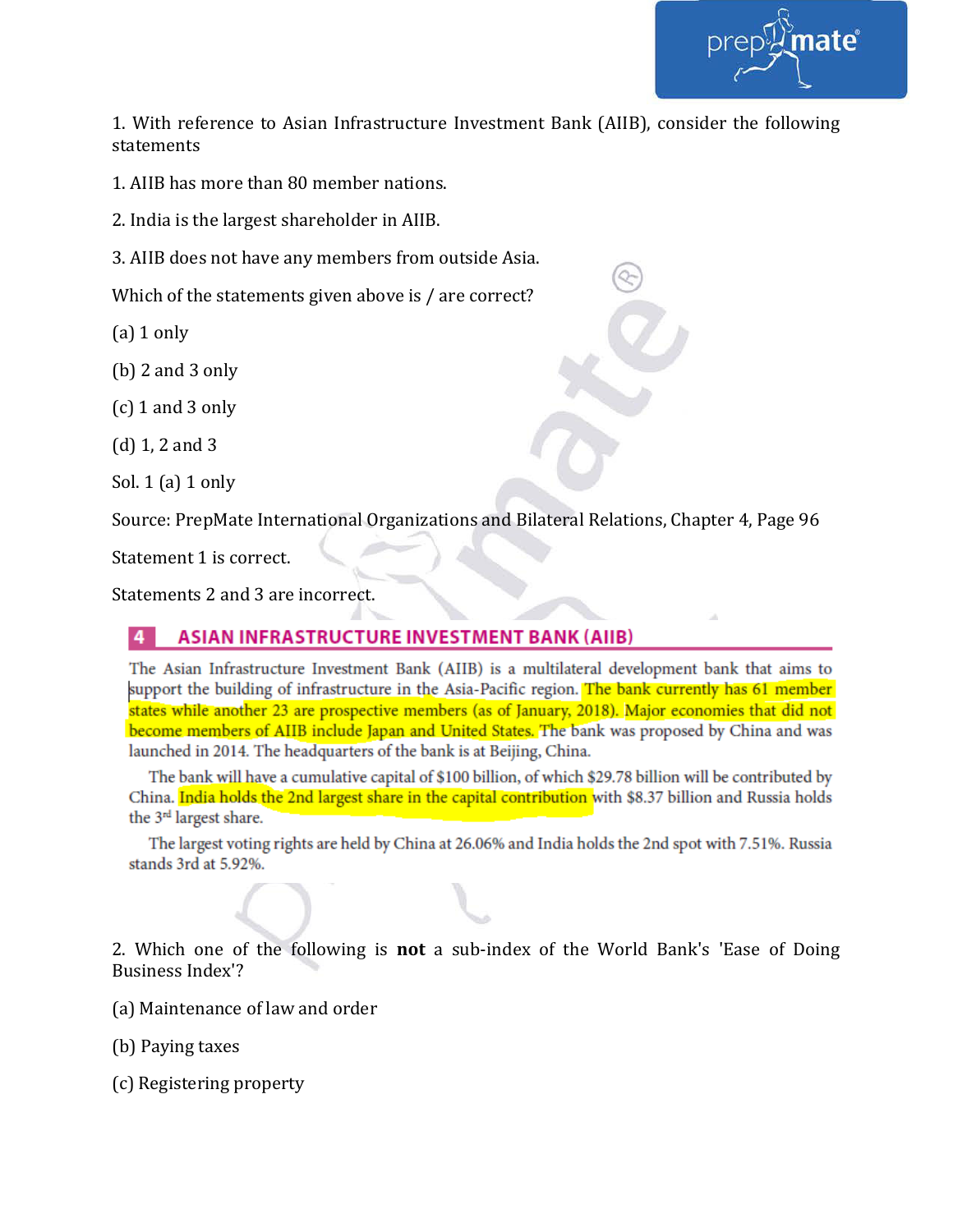nate®

(d) Dealing with construction permits

Sol. 2 (a) Maintenance of law and order

Source: PrepMate International Organizations and Bilateral Relations, Chapter 7, Page 167

### **EASE OF DOING BUSINESS REPORT**

It is released annually by World Bank. A higher ranking of country in this list means that its regulatory environment is more conducive and favourable for undertaking business. Ranking of country is based on 10 indicators, each having equal weightage. The 10 indicators are as follows:

- Starting a business 1.
- $2.$ Dealing with construction permits
- $3.$ Getting electricity
- 4. Registering property
- 5. **Getting** credit
- Protecting minority investors 6.
- 7. Paying taxes
- Trading across borders 8.
- 9. **Enforcing contracts**
- 10. Resolving insolvency

3. Consider the following statements:

1. The United Nations Convention against Corruption (UNCAC) has a 'Protocol against the Smuggling of Migrants by Land, Sea and Air'.

2. The UNCAC is the ever-first legally binding global anti-corruption instrument.

3. A highlight of the United Nations Convention against Transnational Organized Crime (UNTOC) is the inclusion of a specific chapter aimed at returning assets to their rightful owners from whom they had been taken illicitly.

4. The United Nations Office on Drugs and Crime (UNODC) is mandated by its member States to assist in the implementation of both UNCAC and UNTOC.

Which of the statements given above are correct?

- (a) 1 and 3 only
- (b) 2, 3 and 4 only
- (c) 2 and 4 only
- (d) 1, 2, 3 and 4
- Sol. 3 (c) 2 and 4 only